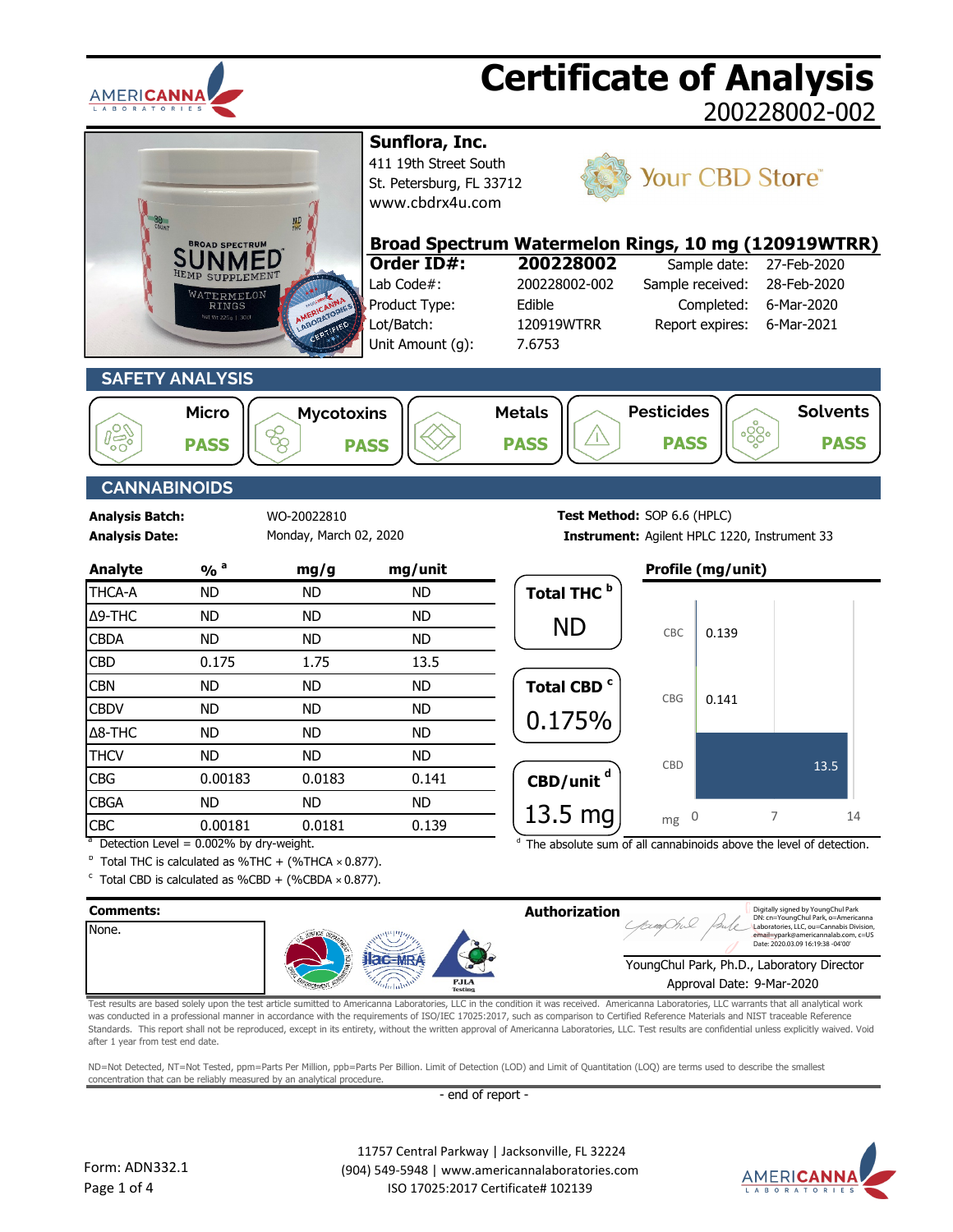



**Sunflora, Inc.**

411 19th Street South St. Petersburg, FL 33712 [www.cbdrx4u.com](http://www.cbdrx4u.com/)



## Your CBD Store®

| Broad Spectrum Watermelon Rings, 10 mg (120919WTRR) |               |                              |                          |
|-----------------------------------------------------|---------------|------------------------------|--------------------------|
| Order ID#:                                          | 200228002     |                              | Sample date: 27-Feb-2020 |
| Lab Code#:                                          | 200228002-002 | Sample received: 28-Feb-2020 |                          |

Product Type: Edible Lot/Batch: 120919WTRR Unit Amount (g): 7.6753

Completed: 6-Mar-2020 Report expires: 6-Mar-2021 Sample received: 28-Feb-2020

### **MICROBIAL CONTAMINANTS**

| Analysis Batch: | WO-20030208               |
|-----------------|---------------------------|
| Analysis Date:  | Friday, February 28, 2020 |

**Test Method:** SOP 6.11 (qPCR) **Analysis Date: Instrument:** Agilent AriaMX, Instrument 39

| <b>TEST</b>                         | <b>RESULT</b> | <b>SPECIFICATIOI</b> |  |
|-------------------------------------|---------------|----------------------|--|
| Shiga toxin-producing E.coli (STEC) | Pass          | None present         |  |
| Escherichia coli (E. coli)          | Pass          | None present         |  |
| Salmonella                          | Pass          | None present         |  |
| Listeria                            | Pass          | None present         |  |

### **MYCOTOXINS**

| <b>Analysis Batch:</b><br><b>Analysis Date:</b> | WO-20022812<br>Friday, February 28, 2020 |                     | <b>Test Method: SOP 6.7 (LC-MS/MS)</b><br><b>Instrument:</b> Agilent LC-MS/MS, Instrument 33 |             |  |
|-------------------------------------------------|------------------------------------------|---------------------|----------------------------------------------------------------------------------------------|-------------|--|
| <b>ANALYTE</b>                                  | <b>RESULT</b>                            | <b>ACTION LIMIT</b> | <b>LOD</b>                                                                                   | <b>UNIT</b> |  |
| Aflatoxin, Total                                | Pass                                     | 0.020               | 0.005                                                                                        | $\mu$ g/g   |  |
| Ochratoxin A                                    | Pass                                     | 0.020               | 0.005                                                                                        | $\mu$ g/g   |  |

\* Total Aflatoxin includes B1, B2, G1 and G2.

### **HEAVY METALS**

| <b>Analysis Batch:</b><br><b>Analysis Date:</b> | WO-20022814<br>Thursday, March 05, 2020 | <b>Test Method: SOP 6.10 (ICP/MS)</b><br><b>Instrument:</b> Agilent ICP/MS, Instrument 38 |            |           |  |  |
|-------------------------------------------------|-----------------------------------------|-------------------------------------------------------------------------------------------|------------|-----------|--|--|
| <b>ELEMENT</b>                                  | <b>RESULT</b>                           | <b>ACTION LIMIT</b>                                                                       | <b>LOD</b> | UNIT      |  |  |
| Lead                                            | Pass                                    | 0.50                                                                                      | 0.050      | $\mu$ g/g |  |  |
| Arsenic                                         | Pass                                    | 1.5                                                                                       | 0.050      | $\mu$ g/g |  |  |
| Mercury                                         | Pass                                    | 3.0                                                                                       | 0.005      | $\mu$ g/g |  |  |
| Cadmium                                         | Pass                                    | 0.50                                                                                      | 0.050      | $\mu$ g/g |  |  |

| <b>Comments:</b><br>None. |                               | <b>Authorization</b><br>Digitally signed by YoungChul Park<br>DN: cn=YoungChul Park, o=Americanna<br>Laboratories, LLC, ou=Cannabis Division,<br>email=ypark@americannalab.com, c=US<br>Date: 2020.03.09 16:20:03 -04'00' |
|---------------------------|-------------------------------|---------------------------------------------------------------------------------------------------------------------------------------------------------------------------------------------------------------------------|
|                           |                               | YoungChul Park, Ph.D., Laboratory Director                                                                                                                                                                                |
|                           | <b>PJLA</b><br><b>Testing</b> | Approval Date: 9-Mar-2020                                                                                                                                                                                                 |

Test results are based solely upon the test article sumitted to Americanna Laboratories, LLC in the condition it was received. Americanna Laboratories, LLC warrants that all analytical work was conducted in a professional manner in accordance with the requirements of ISO/IEC 17025:2017, such as comparison to Certified Reference Materials and NIST traceable Reference Standards. This report shall not be reproduced, except in its entirety, without the written approval of Americanna Laboratories, LLC. Test results are confidential unless explicitly waived. Void after 1 year from test end date.

NA=Not Available or Applicable, ND=Not Detected, NT=Not Tested, ppm=Parts Per Million, ppb=Parts Per Billion. Limit of Detection (LOD) and Limit of Quantitation (LOQ) are terms used to describe the smallest concentration that can be reliably measured by an analytical procedure.

- continued -

 11757 Central Parkway | Jacksonville, FL 32224 (904) 549-5948 | www.americannalaboratories.com ISO 17025:2017 Certificate# 102139

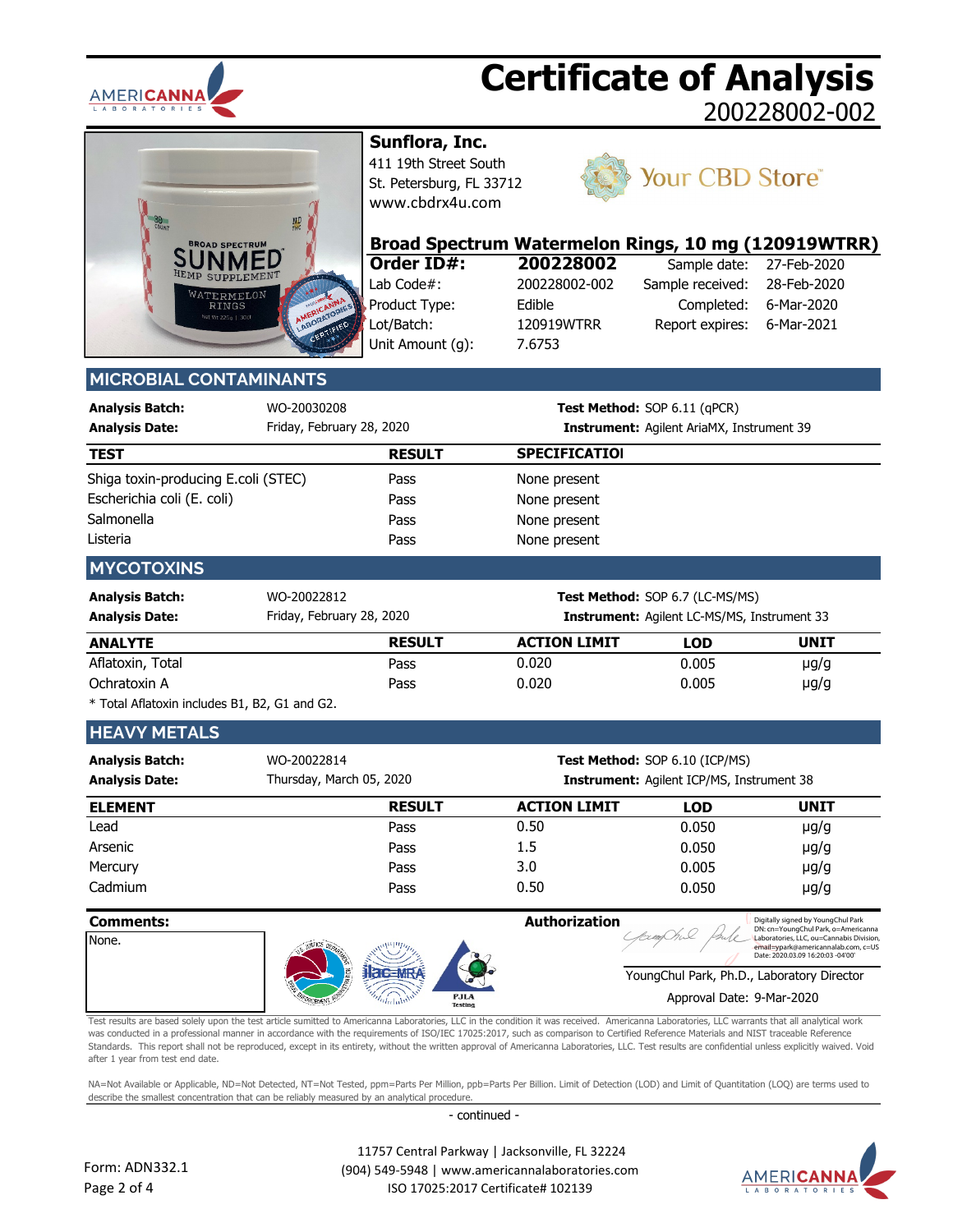



**Sunflora, Inc.**

411 19th Street South St. Petersburg, FL 33712 [www.cbdrx4u.com](http://www.cbdrx4u.com/)



## Your CBD Store®

## **Broad Spectrum Watermelon Rings, 10 mg (120919WTRR)**<br>**Order ID#:** 200228002 Sample date: 27-Feb-2020

Lab Code#: 200228002-002 Product Type: Edible Lot/Batch: 120919WTRR Unit Amount (g): 7.6753

# **Order ID#: 200228002**

| 1193, 10 1119 (14031311 1 |             |
|---------------------------|-------------|
| Sample date:              | 27-Feb-2020 |
| Sample received:          | 28-Feb-2020 |
| Completed:                | 6-Mar-2020  |
| Report expires:           | 6-Mar-2021  |
|                           |             |

### **PESTICIDES**

**Analysis Batch:** WO-20022812 **Test METHOD:** SOP 6.77 **TEST METHOD:** SOP 6.77 **TEST METHOD:** SOP 6.77 **TEST METHOD:** SOP 6.77 **TEST** Monday, March 02, 2020

| Analyte             | <b>Action Level</b> | Result $(\mu g/g)$ | Analyte                      | <b>Action Level</b> | Result $(\mu g/g)$ |
|---------------------|---------------------|--------------------|------------------------------|---------------------|--------------------|
| Abamectin           | 0.30                | Pass               | Hexythiazox                  | 2.00                | Pass               |
| Acephate            | 3.00                | Pass               | Imazalil                     | 0.10                | Pass               |
| Acequinocyl         | 2.00                | Pass               | Imidacloprid                 | 1.00                | Pass               |
| Acetamiprid         | 3.00                | Pass               | Kresoxim methyl              | 1.00                | Pass               |
| Aldicarb            | 0.10                | Pass               | Malathion                    | 3.00                | Pass               |
| Azoxystrobin        | 3.00                | Pass               | Metalaxyl                    | 0.10                | Pass               |
| Bifenazate          | 3.00                | Pass               | Methiocarb                   | 0.10                | Pass               |
| Carbaryl            | 0.50                | Pass               | Methomyl                     | 0.10                | Pass               |
| Carbofuran          | 0.10                | Pass               | Mevinphos (I/II)             | 0.10                | Pass               |
| Chlorantraniliprole | 3.00                | Pass               | Myclobutanil                 | 3.00                | Pass               |
| Chlorfenapyr        | 0.05                | Pass               | Naled                        | 0.50                | Pass               |
| Chlorpyrifos        | 0.10                | Pass               | Oxamvl                       | 1.50                | Pass               |
| Clofentezine        | 0.50                | Pass               | Paclobutrazol                | 0.10                | Pass               |
| Coumaphos           | 0.10                | Pass               | Phosmet                      | 0.20                | Pass               |
| Cypermethrin        | 1.00                | <b>NR</b>          | Piperonyl butoxide           | 3.00                | Pass               |
| Daminozide          | 0.10                | Pass               | Prallethrin                  | 0.40                | Pass               |
| Diazinon            | 0.20                | Pass               | Propiconazole                | 1.00                | Pass               |
| Dichlorvos          | 0.10                | Pass               | Propoxur                     | 2.10                | Pass               |
| Dimethoate          | 0.10                | Pass               | Pyrethrins                   | 1.00                | Pass               |
| Dimethomorph (I/II) | 3.00                | Pass               | Pvridaben                    | 3.00                | Pass               |
| Ethoprophos         | 0.10                | Pass               | Spinetoram (J/L)             | 3.00                | Pass               |
| Etofenprox          | 0.10                | Pass               | Spinosad A + D               | 3.00                | Pass               |
| Etoxazole           | 1.50                | Pass               | Spiromesifen                 | 3.00                | Pass               |
| Fenhexamid          | 3.00                | Pass               | Spirotetramat                | 3.00                | Pass               |
| Fenoxycarb          | 0.10                | Pass               | Spiroxamine (I/II)           | 0.10                | Pass               |
| Fenpyroximate       | 2.00                | Pass               | Tebuconazole                 | 1.00                | Pass               |
| Fipronil            | 0.10                | Pass               | Thiacloprid                  | 0.10                | Pass               |
| Flonicamid          | 2.00                | Pass               | Thiamethoxam                 | 1.00                | Pass               |
| انموريونات          | 200                 | $D - 2$            | The Classic continued in the | 200                 | $D - 2$            |

| <b>Fest Method: SOP 6.7</b> |  |   |  |  |
|-----------------------------|--|---|--|--|
|                             |  | . |  |  |

**Analysis Date: Instrument:** Agilent LC-MS/MS, Instrument 32

| Analyte             | <b>Action Level</b> | Result $(\mu g/g)$     | Analyte            | <b>Action Level</b> | Result $(\mu g/g)$ |
|---------------------|---------------------|------------------------|--------------------|---------------------|--------------------|
| Abamectin           | 0.30                | Pass                   | Hexythiazox        | 2.00                | Pass               |
| Acephate            | 3.00                | Pass                   | Imazalil           | 0.10                | Pass               |
| Aceguinocyl         | 2.00                | Pass                   | Imidacloprid       | 1.00                | Pass               |
| Acetamiprid         | 3.00                | Pass                   | Kresoxim methyl    | 1.00                | Pass               |
| Aldicarb            | 0.10                | Pass                   | Malathion          | 3.00                | Pass               |
| Azoxystrobin        | 3.00                | Pass                   | Metalaxyl          | 0.10                | Pass               |
| <b>Bifenazate</b>   | 3.00                | Pass                   | Methiocarb         | 0.10                | Pass               |
| Carbaryl            | 0.50                | Pass                   | Methomyl           | 0.10                | Pass               |
| Carbofuran          | 0.10                | Pass                   | Mevinphos (I/II)   | 0.10                | Pass               |
| Chlorantraniliprole | 3.00                | Pass                   | Myclobutanil       | 3.00                | Pass               |
| Chlorfenapyr        | 0.05                | Pass                   | Naled              | 0.50                | Pass               |
| Chlorpyrifos        | 0.10                | Pass                   | Oxamvl             | 1.50                | Pass               |
| Clofentezine        | 0.50                | Pass                   | Paclobutrazol      | 0.10                | Pass               |
| Coumaphos           | 0.10                | Pass                   | Phosmet            | 0.20                | Pass               |
| Cypermethrin        | 1.00                | $\overline{\text{NR}}$ | Piperonyl butoxide | 3.00                | Pass               |
| Daminozide          | 0.10                | Pass                   | Prallethrin        | 0.40                | Pass               |
| Diazinon            | 0.20                | Pass                   | Propiconazole      | 1.00                | Pass               |
| <b>Dichlorvos</b>   | 0.10                | Pass                   | Propoxur           | 2.10                | Pass               |
| Dimethoate          | 0.10                | Pass                   | Pyrethrins         | 1.00                | Pass               |
| Dimethomorph (I/II) | 3.00                | Pass                   | Pyridaben          | 3.00                | Pass               |
| Ethoprophos         | 0.10                | Pass                   | Spinetoram (J/L)   | 3.00                | Pass               |
| Etofenprox          | 0.10                | Pass                   | Spinosad A + D     | 3.00                | Pass               |
| Etoxazole           | 1.50                | Pass                   | Spiromesifen       | 3.00                | Pass               |
| Fenhexamid          | 3.00                | Pass                   | Spirotetramat      | 3.00                | Pass               |
| Fenoxycarb          | 0.10                | Pass                   | Spiroxamine (I/II) | 0.10                | Pass               |
| Fenpyroximate       | 2.00                | Pass                   | Tebuconazole       | 1.00                | Pass               |
| Fipronil            | 0.10                | Pass                   | Thiacloprid        | 0.10                | Pass               |
| Flonicamid          | 2.00                | Pass                   | Thiamethoxam       | 1.00                | Pass               |
| Fludioxonil         | 3.00                | Pass                   | Trifloxystrobin    | 3.00                | Pass               |

| Comments:                   |                               | <b>Authorization</b> | Digitally signed by YoungChul Park<br>DN: cn=YoungChul Park, o=Americanna       |
|-----------------------------|-------------------------------|----------------------|---------------------------------------------------------------------------------|
| *Not reported due to matrix |                               |                      | Laboratories, LLC, ou=Cannabis Division,<br>email=vpark@americannalab.com, c=US |
| linterferences.             |                               |                      | Date: 2020.03.09 16:20:26 -04'00'                                               |
|                             |                               |                      | YoungChul Park, Ph.D., Laboratory Director                                      |
|                             | <b>PJLA</b><br><b>Testing</b> |                      | Approval Date: 9-Mar-2020                                                       |

Test results are based solely upon the test article sumitted to Americanna Laboratories, LLC in the condition it was received. Americanna Laboratories, LLC warrants that all analytical work was conducted in a professional manner in accordance with the requirements of ISO/IEC 17025:2017, such as comparison to Certified Reference Materials and NIST traceable Reference Standards. This report shall not be reproduced, except in its entirety, without the written approval of Americanna Laboratories, LLC. Test results are confidential unless explicitly waived. Void after 1 year from test end date.

NA=Not Available or Applicable, ND=Not Detected, NT=Not Tested, ppm=Parts Per Million, ppb=Parts Per Billion. Limit of Detection (LOD) and Limit of Quantitation (LOQ) are terms used to describe the smallest concentration that can be reliably measured by an analytical procedure.

- continued -



 11757 Central Parkway | Jacksonville, FL 32224 (904) 549-5948 | www.americannalaboratories.com ISO 17025:2017 Certificate# 102139